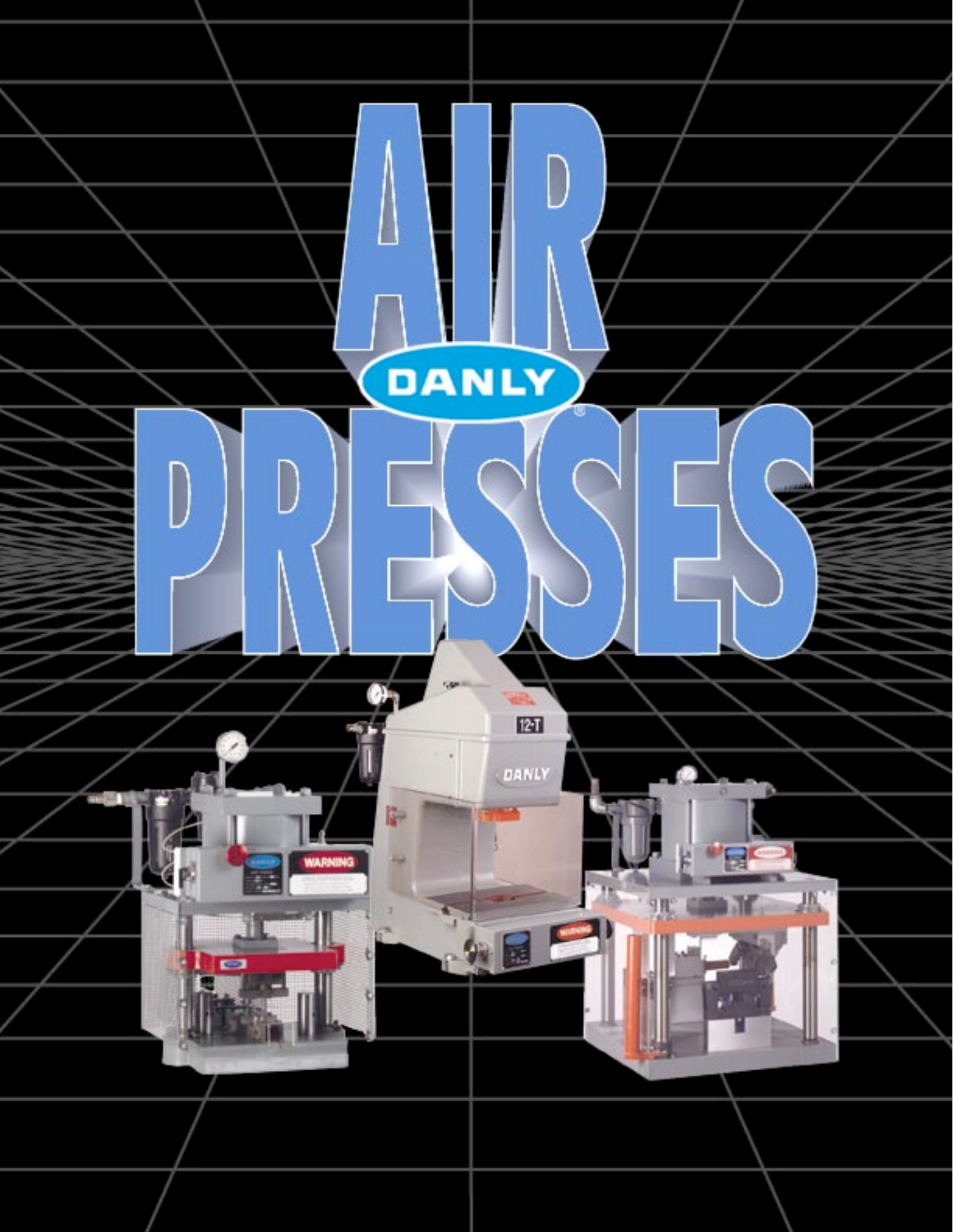## **ECONOMICAL DIE STAMPING**

Danly Air Presses are designed for die production runs in piercing, forming, cutting, trimming and coining applications, and secondary operations. Although small, these full-featured stamping presses are made to the same high standards as all Danly products. They are engineered to provide repeatable, consistent accuracy and years of trouble-free operation.

### **Features**

- Entirely air powered. No electrical connection required.
- Air logic control. Two-hand non-tie down single stroke. Two hand non-tie down single stroke reversing. Continuous running.
- No air line lubrication required.
- $\blacksquare$  Two post presses with 1/4 to 2 ton capacity, 51 /4" x 43 /4" to 93 /4" x 101 /2" die area.
- Four post presses with 3 ton capacity, 16" x 16" die area, and 5 ton capacity, 19" x 19" die area.
- Die space protected with barrier guards.
- Spring actuated safety blocks provided on four post presses.
- Cushioned air cylinders (head end only).
- Barrier guards interlocked with press control on two post presses.
- Top plate power unit can be used interchangeably with die sets of same sizes.

Danly Air Presses and Air Toggle Presses are built to the same rigid standards of Danly Precision Die Sets and provide the same dependable service. They perform precision press operations at high production speeds with consistent accuracy. This means trouble-free operation for the user, longer die life, better parts and more profitable production runs.

With a wide range of sizes, capacities, controls and other operating features, Danly Air Presses offer a virtually customtailored unit, exactly suited to your specific needs.

Danly Two Post Air Presses have capacities of  $\frac{1}{4}$ ,  $\frac{1}{2}$ ,  $\frac{3}{4}$ , 1 and 2 tons. Four Post Presses have 3 and 5 ton capacities. Air Toggle Presses have capacities of 7, 9,10, and 12 tons and all are available with a choice of controls.

Control reliability of Danly Air Presses is assured by the use of an air logic control. Along with this control, chosen for its proven dependability, Danly Air Presses are also equipped with an air cylinder and operating valve carefully selected to provide long, dependable service without the use of an air line lubricator.

Operation without an air line lubricator minimizes air pollution that results from oil-bearing exhaust air during press operation. Noise level is controlled on Danly Air Presses by mufflers fitted on the exhaust ports of operating valves.

All Danly Air Presses are shipped fully assembled, including barrier guard, an air filter, and air regulator. Only connection to an air line of sufficient capacity is required to begin press operation in your plant.

Barrier guards on the Two Post Air Presses must be in position or the control is rendered inoperative by the interlocking switches. Spring loaded safety blocks on the Four Post Presses are restrained by the barrier guards from entering the die space. Both barrier guards must be in position to hold back the safety blocks.

For feeding or removing parts from the press, it is necessary to slot the barrier guards. The Service Manual furnished with the press gives instructions for safe operation and proper maintenance. Everyone connected with maintaining, operating, tooling, etc. should read and understand those instructions.

Standard stroke cylinders, control circuits and press components are carried in stock to provide delivery of the complete air press within two to three weeks.

Optional specifications such as special stroke or shut height; special valves, circuits and air cylinders; ability to operate in unusual surroundings are quoted on request, and delivery depends on complexity. In addition, special machining can be performed to customer specifications.

### **Typical Optional Specifications Available**

#### **Die Set**

- Special die areas.
- Additional machining such as die pockets, mounting holes, etc.
- Special strokes or open heights.

#### **Operating Conditions**

Air pressure: 50 to 125 PSI gage Temperature range: 35 to 130˚ F. Up to 180 strokes per minute. Special air filters.

- **Control Circuit**
- Time delay.
- Speed control.
	- Part positioning.
	- Cycle counter.
	- Unusual operating conditions.
	- Ergonomic light touch buttons.
	- Combination circuits.
	- Dwell timer.
	- Press stands.

#### **Air Cylinder**

■ Rod end cushions.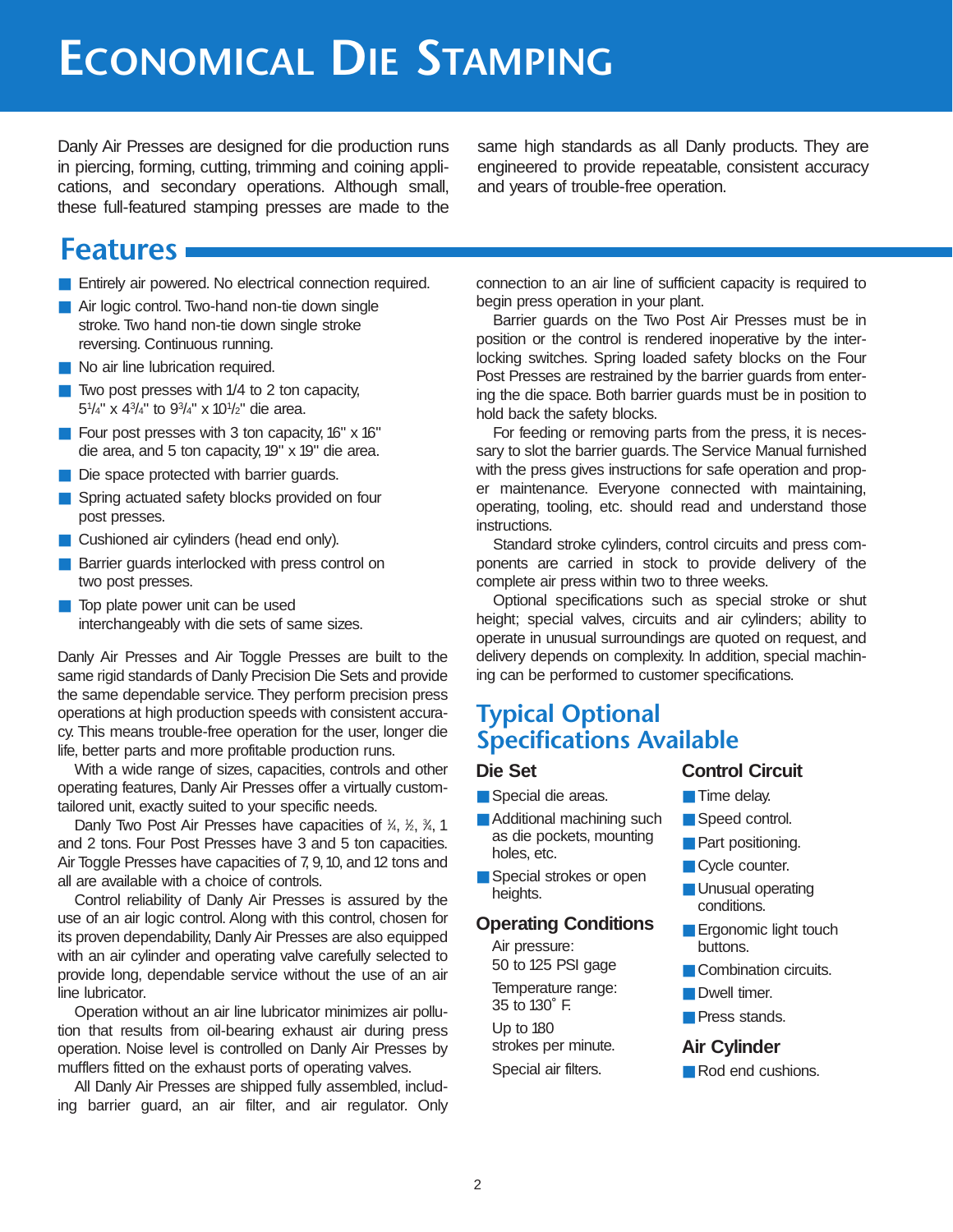# **AIR PRESS STANDARD CONTROL CIRCUITS**

|                                                                                                           |                                                                                                                   |                                                                                              | <b>OPERATION</b>                                                                                                                                                                                                                                                                                                                                                                                                                                                                                                                                                                                                                                                                                                                                                                                                                                                                                                                                                         |                                              |                                                                        |  |
|-----------------------------------------------------------------------------------------------------------|-------------------------------------------------------------------------------------------------------------------|----------------------------------------------------------------------------------------------|--------------------------------------------------------------------------------------------------------------------------------------------------------------------------------------------------------------------------------------------------------------------------------------------------------------------------------------------------------------------------------------------------------------------------------------------------------------------------------------------------------------------------------------------------------------------------------------------------------------------------------------------------------------------------------------------------------------------------------------------------------------------------------------------------------------------------------------------------------------------------------------------------------------------------------------------------------------------------|----------------------------------------------|------------------------------------------------------------------------|--|
| <b>Type of</b><br><b>Control</b><br><b>Circuit</b>                                                        | Apply 2 hands to run<br>buttons and hold                                                                          | Apply 2 hands to run<br>buttons, to start<br>motion down then<br>remove one or both<br>hands | Apply 2 hands to run<br>buttons, hold until<br>bottom, remove one<br>or both hands                                                                                                                                                                                                                                                                                                                                                                                                                                                                                                                                                                                                                                                                                                                                                                                                                                                                                       | Apply 1 hand to<br>either button and<br>hold | Apply 1 hand to<br>either button with the<br>other button tied<br>down |  |
| Δ<br><b>Single Stroke</b><br><b>Two-Hand</b><br><b>Non-Tie Down</b>                                       | Platen moves to<br>bottom of stroke.<br>applies pressure,<br>and holds on bottom<br>until buttons are<br>released | Stops in downward<br>motion, returns to top<br>and stops                                     | Applies pressure,<br>returns to top of<br>stroke and stops                                                                                                                                                                                                                                                                                                                                                                                                                                                                                                                                                                                                                                                                                                                                                                                                                                                                                                               | Inoperative                                  | Inoperative                                                            |  |
| B<br><b>Single Stroke</b><br><b>Two-Hand</b><br><b>Non-Tie Down</b><br><b>Pressure</b><br><b>Reversal</b> | Platen moves to<br>bottom of stroke,<br>applies pressure,<br>returns to top of<br>stroke and stops                | Stops in downward<br>motion, returns to top<br>and stops                                     | Applies pressure,<br>returns to top of<br>stroke and stops                                                                                                                                                                                                                                                                                                                                                                                                                                                                                                                                                                                                                                                                                                                                                                                                                                                                                                               | Inoperative                                  | Inoperative                                                            |  |
| C<br><b>Continuous</b>                                                                                    |                                                                                                                   | the stroke and stop. The press must be restarted for it to continue operation.               | "Start-Stop" Dual Selector Switches. Both switches are spring centered and must be moved to "Start" to operate the press. When<br>press begins to operate, both switches can be released and they will return to the centered position. In operation, the platen will<br>move to the bottom of the stroke, apply pressure and return to the top. This operating cycle will be repeated continuously. Moving<br>either selector switch to "Stop" stops the downward motion of the platen and returns the platen to the top of the stroke. A front-<br>positioned Emergency Stop Push Button will also stop the motion of the platen and return it to the top of the stroke. In the event<br>of loss of the air supply while the press in in operation, the press will stop operating and the platen will fall to the bottom of the<br>stroke. When the air supply returns, air pressure acting on the underside of the cylinder piston will move the platen to the top of |                                              |                                                                        |  |

**NOTE:** Control circuits A and B are anti-repeat, meaning that each button must be released and again depressed at substantially the same time in order to initiate another stroke.

### **Ordering Information**

When ordering two post or four post air presses, it is necessary to specify: (1) Tonnage, (2) Die Set Size, (3) Stroke, (4) Open Height, (5) Control Circuit. When ordering toggle presses, just specify tonnage and control circuit. Regulator and filter

are supplied as standard equipment.Quotation will be given for die area mounting holes, machined pockets, special strokes, special control circuits and other options upon request. Typical available options are listed on page 2.

## **Safety**

All two post presses are equipped with a clear plastic front barrier guard and a one-piece perforated metal barrier guard covering the sides and rear of the press. The press will only operate when the guards are in place and will stop and return to the top position of the stroke if a guard is removed while the press is running.

Four post air presses have a clear plastic guard on all four sides of the press. They are also equipped with safety blocks that swing in if the guards are removed.

Air Toggle Presses are equipped with a clear plastic guard and will only operate if the guards are in place. The press will stop and return to the top position of the stroke if the guard is removed while the press is running.

For maximum safety, keep the slots in the guards just large enough to accommodate the stock being fed into the

press. Extra barrier guards are available which can be cut as needed to provide access holes to suit a particular part size or the size of stock being used.

An air filter and regulator unit is standard equipment on air presses to provide operation with clean air and minimum moisture content. The air filter unit functions automatically and keeps the press operating at maximum efficiency. Do not use an air line lubricator in any air line on these presses. The standard filter equipment on the press will remove detrimental particulate matter, including droplets of oil and water, down to 10 microns, from normal shop air lines. However, a coalescing type filter may be required, as optional equipment, if the supply air is particularly oily or wet.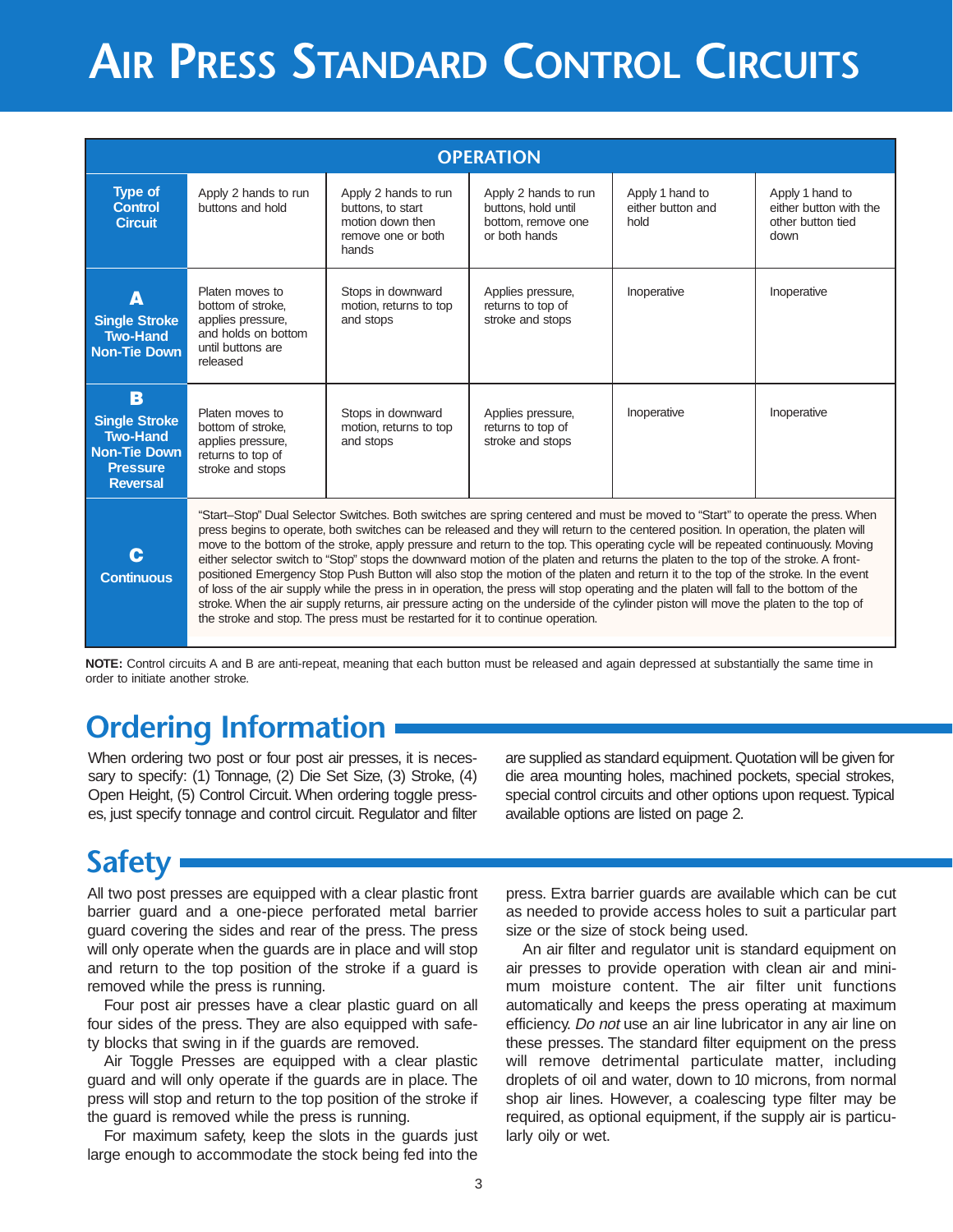# **DANLY TWO POST AIR PRESSES**

Two post air presses consist of a Danly Precision Die Set operated by an air cylinder and controlled by the circuits shown on page 3. All presses are equipped with a logic control, circuit, operating valve, air filter-regulator combination with air pressure gauge. They are available in  $\frac{1}{4}$ ,  $\frac{1}{2}$ ,  $\frac{3}{4}$ , 1 and 2 ton capacities and have die areas from  $5\frac{1}{4}$ " x  $4\frac{3}{4}$ " to  $9\frac{3}{4}$ " x  $10\frac{1}{2}$ ". Head end cushion is standard on all air cylinders.

| <b>Continuous Run Circuit Strokes Per Minute</b> |                                              |                               |                                                   |                                        |                                                       |  |  |  |  |
|--------------------------------------------------|----------------------------------------------|-------------------------------|---------------------------------------------------|----------------------------------------|-------------------------------------------------------|--|--|--|--|
| <b>Press</b><br><b>Tons</b>                      | Min.<br><b>Size</b><br><b>Supply</b><br>Pipe | <b>Press</b><br><b>Stroke</b> | <b>Standard</b><br><b>Cubic</b><br>Feet Of<br>Air | <b>Strokes</b><br>Per<br><b>Minute</b> | Regulator<br>Air<br><b>Pressure</b><br><b>Setting</b> |  |  |  |  |
| ¼                                                | $\frac{1}{2}$                                | 3                             | 31.3                                              | 180                                    | 80                                                    |  |  |  |  |
| ⅛                                                | $\frac{1}{2}$                                | 3                             | 32.1                                              | 120                                    | 80                                                    |  |  |  |  |
| $\frac{3}{4}$                                    | ℅                                            | 3                             | 38.0                                              | 90                                     | 80                                                    |  |  |  |  |
|                                                  | $\frac{3}{4}$                                | 3                             | 54.6                                              | 90                                     | 80                                                    |  |  |  |  |
| 2                                                | $\frac{3}{4}$                                | 3                             | 70.3                                              | 65                                     | 80                                                    |  |  |  |  |

The speeds shown above are based on a 3" stroke and will vary in approximate inverse proportion with the stroke length up to a maximum of approximately twice the stroking rate shown. For example, if a 3/4 ton press is used with a 2" stroke cylinder, the speed would go up to about 135 SPM.

Certain control, piping and/or valving changes are possible for higher stroking rates than shown in chart. Although the speed of the punch holder during the stroke cannot be

adjusted, flow control valves can be added at the cylinder ports as optional equipment. Punch holder speed, both up and down, can then be adjusted to suit. Timers can also be added to hold the punch holder down and/or up as desired. Inquiries relative to these special stroking conditions or special die spaces and special machining can be quoted upon request.

### **Approximate Air Volume Required at 80 PSI**

To find the standard cubic feet of free air per minute, use the following formula:

| $SCFM = "K" \times SPM \times Stroke$          |
|------------------------------------------------|
| where $SCFM = Standard cubic$ feet of free air |
| required per minute                            |
| $K =$ Constant for a given size air cylinder   |

- 
- SPM = Strokes per minute
- $Stroke = Cylinder stroke (inches)$

| "K" Volume Constant                       |  |  |  |  |  |  |  |  |  |  |
|-------------------------------------------|--|--|--|--|--|--|--|--|--|--|
| <b>Tonnage</b>                            |  |  |  |  |  |  |  |  |  |  |
|                                           |  |  |  |  |  |  |  |  |  |  |
| 0.203<br>0.058<br>0.141<br>0.366<br>0.089 |  |  |  |  |  |  |  |  |  |  |

Example: 1⁄2 ton unit 25 SPM 2" stroke

$$
SCFM = K \times 25 \times 2
$$

 $= .089 \times 25 \times 2 = 4.5$ For other air pressures, multiply "K" by the ratio (air pressure used +  $15$ )  $\div$  95.



|            | <b>Two Post Press Dimension Data</b> |                       |          |          |                                        |                 |                 |                     |                  |                |                |                    |                 |                |                       |      |               |               |                 |                 |                 |                |                 |                 |                 |
|------------|--------------------------------------|-----------------------|----------|----------|----------------------------------------|-----------------|-----------------|---------------------|------------------|----------------|----------------|--------------------|-----------------|----------------|-----------------------|------|---------------|---------------|-----------------|-----------------|-----------------|----------------|-----------------|-----------------|-----------------|
|            | <b>CAPACITY-TONS @ PSI</b>           |                       |          |          |                                        |                 |                 |                     | <b>THICKNESS</b> |                |                | Overall            |                 | $N^*$          |                       |      | $G^*$         |               |                 |                 | $D^{**}$        |                |                 | Top<br>Plate    |                 |
| 1⁄4@<br>60 | $\frac{1}{2}$ @<br>80                | $\frac{3}{4}$ @<br>77 | 1@<br>71 | 2@<br>80 | Danly   Die Space<br><b>Die</b><br>Set | <b>To Clear</b> |                 | <b>Die</b><br>Hidr. | Punch<br>Hidr.   | Diameters      | Post           | Size Of<br>Die Set |                 |                | Open<br><b>Height</b> |      | <b>Stroke</b> |               | $1 * *$         |                 | Overall         | F              |                 | <b>Size</b>     |                 |
| PSI        | PSI                                  | PSI                   | PSI      | PSI      |                                        | A               | в               | u                   | Κ                | O              | P              | М                  | R               | Std.           | Max.                  | Std. | Max.          | Std.          | Max.            | Std.            | Max.            |                |                 | C               |                 |
|            |                                      |                       |          |          | 0604                                   | $5\%$           | $4\frac{3}{4}$  |                     |                  |                |                | $10\%$             | $6\%$           |                |                       |      |               |               |                 | 191/2           | 33½             | $6\frac{1}{2}$ | $8\frac{1}{4}$  | $12\frac{1}{2}$ | $7\frac{1}{4}$  |
|            |                                      |                       |          |          | 0607                                   | $5\%$           | $7\frac{1}{2}$  | $1\frac{1}{2}$      | $1\frac{1}{2}$   |                | $1\frac{1}{4}$ | $10\%$             | $9\frac{3}{8}$  | $5\frac{1}{2}$ | $12\frac{1}{2}$       | 3    | 10            | $10^{1}/_{4}$ | $17\frac{1}{4}$ | 20              | 34              |                | 9               | $12\frac{1}{2}$ | 9               |
|            |                                      |                       |          |          | 0808                                   | $7\frac{3}{4}$  | 8               |                     |                  |                |                | 13                 | 10              |                |                       |      |               |               |                 | $20\frac{1}{2}$ | $34\frac{1}{2}$ | $7\frac{1}{2}$ | $11\frac{3}{4}$ | 14              | 9               |
|            |                                      |                       |          |          | 1010                                   | $9\frac{3}{4}$  | $10\frac{1}{2}$ |                     |                  | $1\frac{1}{4}$ | $1\frac{1}{2}$ | $15\%$             | $12\frac{1}{4}$ |                |                       |      |               |               |                 | $20\frac{1}{2}$ | $34\frac{1}{2}$ | 8              | $12^{3}/_{4}$   | $16\frac{1}{2}$ | $11\frac{1}{2}$ |

White boxes indicate presses available

\* Stroke lengths and open heights available in increments of 1".

\*\* For 2 ton press, add 1" to "L" and "D" dimensions.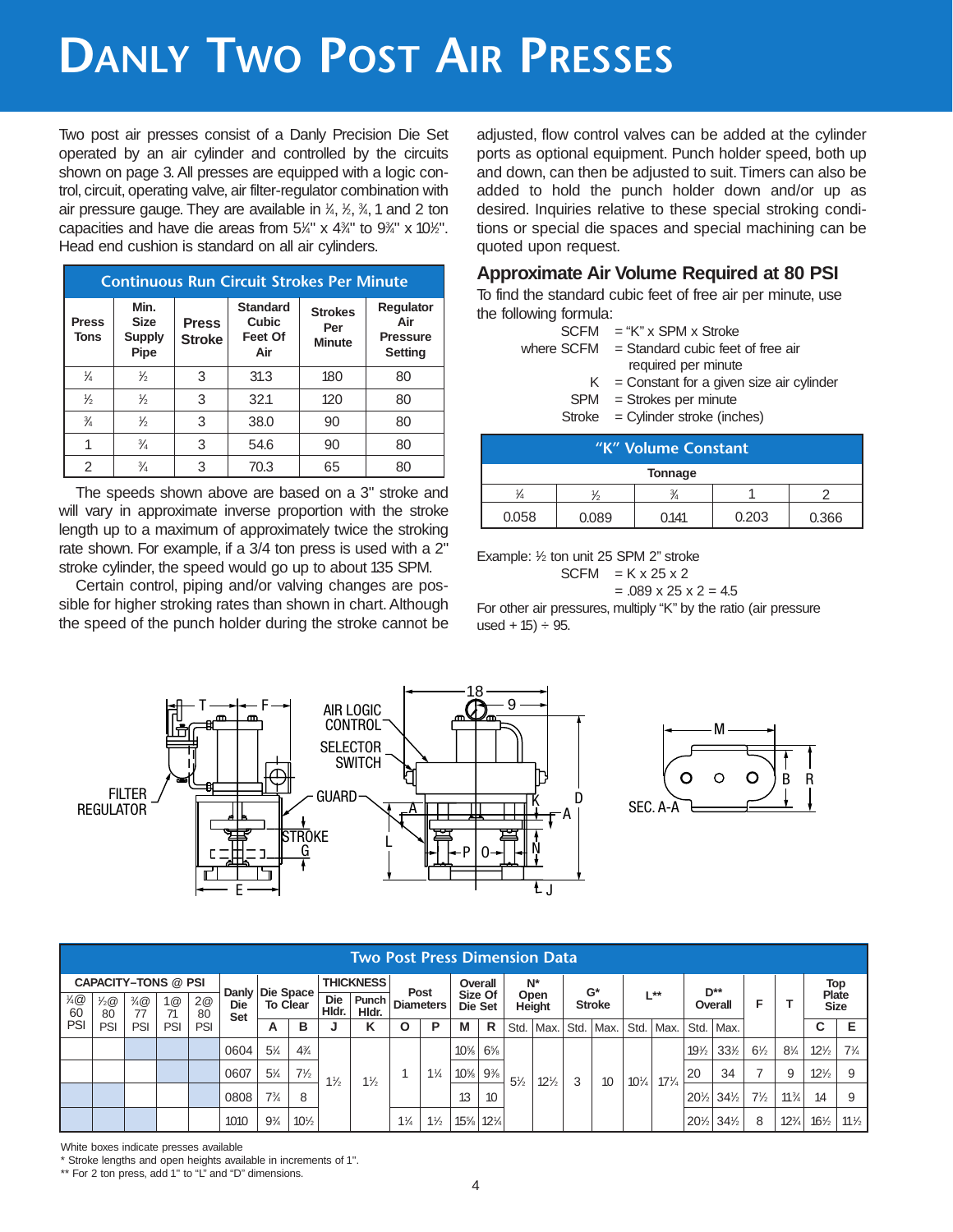## **DANLY FOUR POST AIR PRESSES**

Danly Four Post Air Presses offer all the basic advantages of two post presses, but are made for operations requiring heavier tonnage, plus the additional stability of four post construction. Four post presses are made in capacities of 3 tons with 16" square die area and 5 tons with 19" square die area. They are operated by heavy duty industrial quality pneumatic control valves and are available with the control circuits shown in the chart on page 3. Custom controls and other optional specifications similar to the options listed on page 2 will be quoted upon request, with delivery depending on complexity.

| Nominal<br><b>Press</b><br><b>Capacity</b> |    | <b>Maximum Speed For Various Stroke</b><br><b>Lengths - SPM</b> |    |    |  |  |  |  |  |  |  |
|--------------------------------------------|----|-----------------------------------------------------------------|----|----|--|--|--|--|--|--|--|
| Ton & PSI                                  |    | 4" Stroke   6" Stroke   8" Stroke   10" Stroke                  |    |    |  |  |  |  |  |  |  |
| 3 @ 80                                     | 33 | 29                                                              | 25 | 20 |  |  |  |  |  |  |  |
| 5@80                                       | 25 | 22                                                              | 20 | 16 |  |  |  |  |  |  |  |

Above speeds are based on 1" supply line and 80 psi supply pressure. Although the speed of the punch holder during the stroke cannot be adjusted, flow control valves can be added at the cylinder ports as optional equipment. Punch

holder speed, both up and down, can then be adjusted to suit. Timers can also be added to hold the punch holder down and/or up as desired. Inquiries relative to these special stroking conditions, as well as other options such as special die space and special machining, will be quoted on request.

### **Approximate Air Volume Required at 80 PSI**

To find the standard cubic feet per minute, use the following formula:

| $SCFM = "K" \times SPM \times Stroke$          |
|------------------------------------------------|
| Where $SCFM = Standard cubic$ feet of free air |
| required per minute                            |
| $K =$ Constant for a given tonnage             |
| $SPM =$ Strokes per minute                     |
| $Stroke = Cylinder stroke (inches)$            |

| <b>Press Tonnage</b> |      |      |
|----------------------|------|------|
| "K" Volume/Constant  | .562 | .820 |

Example: 3 ton unit  $-15$  SPM  $-4$ " stroke

| <b>SCFM</b> | $=$ "K" x 15 x 4            |
|-------------|-----------------------------|
|             | $= .562 \times 15 \times 4$ |
| <b>SCFM</b> | $= 33.8$                    |



|                                  | <b>Four Post Air Press Dimensions</b>        |                         |                  |                 |                                                |                  |        |               |         |                |
|----------------------------------|----------------------------------------------|-------------------------|------------------|-----------------|------------------------------------------------|------------------|--------|---------------|---------|----------------|
|                                  | <b>Standard Die Space</b><br><b>To Clear</b> |                         | <b>Thickness</b> |                 | <b>Standard Overall</b><br><b>Die Set Size</b> |                  | Open   |               | Overall | <b>Base</b>    |
| <b>Press Capacity</b><br>In Tons | Left To Right                                | Front To<br><b>Back</b> | Die<br>Holder    | Punch<br>Holder | Left To Right                                  | Front To<br>Back | Height | <b>Stroke</b> |         | Height         |
|                                  | A                                            | в                       | J                | ĸ               | M                                              | R                | N      | G             | н       | Е              |
|                                  | 16                                           | 16                      | 2                | $1\frac{1}{2}$  | 23                                             | 23               | 10     | $4$ (Std)     | 32      | $5\frac{3}{4}$ |
| 3 @ 77                           |                                              |                         |                  |                 |                                                |                  |        | 5             | 33      |                |
| <b>PSI</b>                       |                                              |                         |                  |                 |                                                |                  |        | 6             | 34      |                |
|                                  |                                              |                         |                  |                 |                                                |                  |        | 7             | 35      |                |
|                                  |                                              |                         |                  | $1\frac{3}{4}$  | 26                                             | 26               | 11     | $5$ (Std)     | 35      | $6\frac{1}{4}$ |
| 5 @ 89                           | 19                                           | 19                      | $2\frac{1}{2}$   |                 |                                                |                  |        | 6             | 36      |                |
| <b>PSI</b>                       |                                              |                         |                  |                 |                                                |                  |        | 7             | 37      |                |
|                                  |                                              |                         |                  |                 |                                                |                  |        | 8             | 38      |                |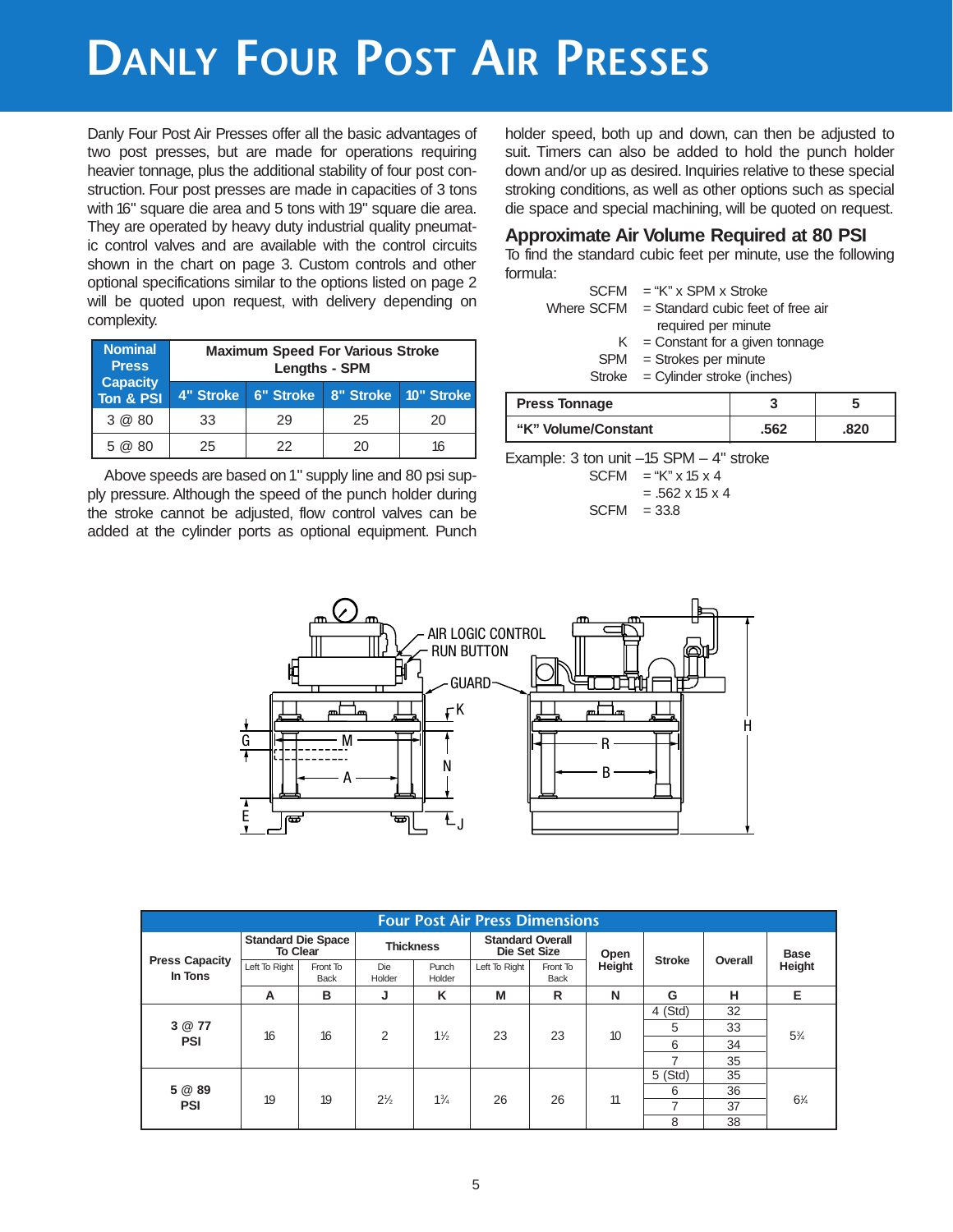## **AIR TOGGLE PRESSES**

Danly Air Toggle Presses are designed for high-tonnage production of metal and plastic parts involving piercing, forming, cutting, trimming, embossing, riveting, coining and assembly operations. They provide compact, reliable operation in 7 to 12 ton capacities with shutheight allowances ranging from 65 ⁄8" to 81 ⁄2". Yet, this power is generated through conventional shop air.

Danly's unique air toggle design multiplies shop air pressure many times to provide tonnage comparable to small hydraulic or mechanical presses costing much more. A convenient hand wheel lets you adjust the slide throughout the full range of the stroke, permitting selection of the shortest and safest stroke length, while maintaining high production rates.

The rugged construction, dependable operation and reliable safety features of Danly Air Toggle presses make them very competitive with small hydraulic or mechanical presses and at a much lower operating cost.

Danly's experienced staff is ready to provide any technical assistance you may need in selecting the air press or air toggle press that is right for your application. Each is backed by more than 75 years of leadership in the metalforming industry.



| <b>Air Toggle Press Specifications</b>                                        |                                 |                                   |                                               |                    |  |  |  |  |  |
|-------------------------------------------------------------------------------|---------------------------------|-----------------------------------|-----------------------------------------------|--------------------|--|--|--|--|--|
| Model                                                                         | 7 T                             | 9 T                               | 10 T                                          | 12 T               |  |  |  |  |  |
| Capacity - Tons 1/32 up @ 80 PSI***                                           |                                 | 9                                 | 10                                            | 12                 |  |  |  |  |  |
| Stroke Range — Inches                                                         | $\frac{1}{4}$ - 3 $\frac{1}{4}$ | $\frac{3}{16}$ - 21/ <sub>2</sub> | $\frac{1}{8}$ - 1 <sup>7</sup> / <sub>8</sub> | $\frac{1}{6}$ - 1% |  |  |  |  |  |
| Shutheight-Top of bed to bottom of slide<br>Strokedown adjustment up - Inches | $6 - \frac{5}{6}$               | $7 - \frac{3}{8}$                 | $7 - \frac{3}{4}$                             | $8 - \frac{1}{2}$  |  |  |  |  |  |
| Ram Adjustment - Inches                                                       |                                 |                                   |                                               |                    |  |  |  |  |  |
| Approximate Weight - Lbs.                                                     | 720                             |                                   |                                               |                    |  |  |  |  |  |

**\* Note:** All models require clearance in table top for stroke adjusting screw extension.

**\*\* Note:** Optional opening in table top for scrap or part drop thru.

\*\*\* Note: Press capacity will change in relation to slide position above bottom of stroke.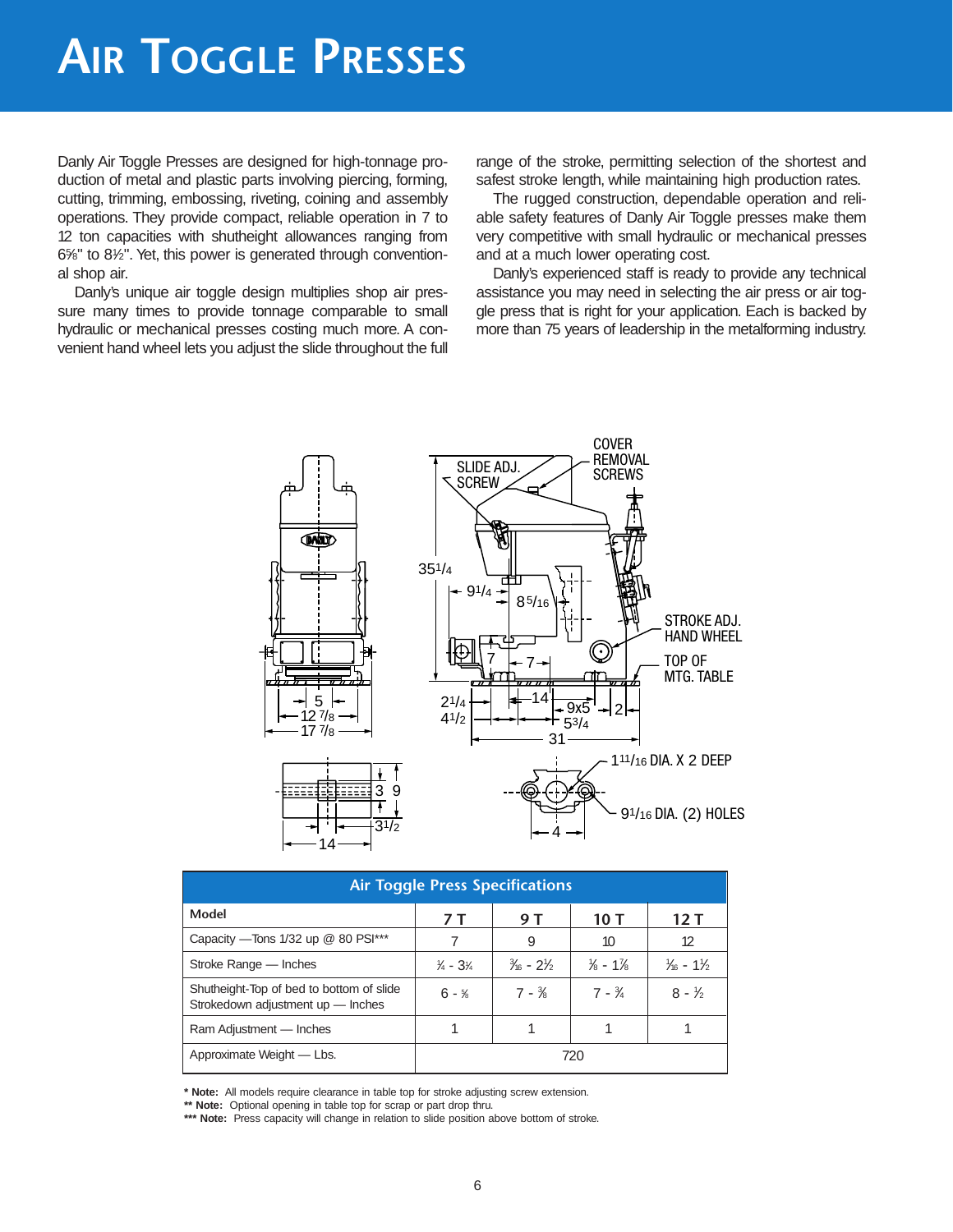| <b>Air Consumption for Various Stroke Lengths</b> |                   |                   |                                            |                   |                                                 |                                        |                         |  |  |  |  |
|---------------------------------------------------|-------------------|-------------------|--------------------------------------------|-------------------|-------------------------------------------------|----------------------------------------|-------------------------|--|--|--|--|
| <b>Stroke</b><br><b>Adjustment</b>                |                   |                   | <b>Actual Stroke Used</b><br><b>Inches</b> | <b>SCFM</b>       | Approx.<br><b>Continuous</b><br><b>Stroking</b> | SCFM <sup>@</sup><br><b>Continuous</b> |                         |  |  |  |  |
| % Full<br><b>Stroke</b>                           | 7T                | 9T                | <b>10T</b>                                 | 12T               | Per<br><b>Stroke</b>                            | <b>Rate Per</b><br>Min.                | <b>Stroking</b><br>Rate |  |  |  |  |
| 25                                                | $\frac{3}{16}$    | $\frac{5}{8}$     | $\frac{1}{2}$                              | $\frac{3}{8}$     | 0.57                                            | 90                                     | 51                      |  |  |  |  |
| 50                                                | $1 - \frac{5}{8}$ | $1 - \frac{1}{4}$ | $\frac{15}{16}$                            | $\frac{3}{4}$     | 0.80                                            | 75                                     | 60                      |  |  |  |  |
| 75                                                | $2 - \frac{7}{6}$ | $1 - \frac{7}{8}$ | $1 - \frac{7}{6}$                          | $1 - \frac{1}{8}$ | 0.97                                            | 65                                     | 63                      |  |  |  |  |
| <b>Full Stroke</b>                                | $3 - \frac{1}{4}$ | $2 - 1/2$         | $1 - \frac{7}{8}$                          | $1 - \frac{1}{2}$ | 1.1                                             | 60                                     | 66                      |  |  |  |  |

\*Note: Total Air Consumption, standard cubic feet per minute from an 80 psi supply, (SCFM) equals value from chart multiplied by number of strokes per minute. Continuous stroking rates shown depend upon the quantity of air supplied to the press. Small and/or long connection lines between the press and plant air supply should be avoided.

| <b>Press Capacity at Various Distances</b><br>from Bottom   |                                                |        |            |         |
|-------------------------------------------------------------|------------------------------------------------|--------|------------|---------|
| <b>Slide Position</b><br>Above Bottom of<br>Stroke - Inches | <b>Approximate Capacity -</b><br>Tons @ 80 PSI |        |            |         |
|                                                             | 7T                                             | 9Τ     | <b>10T</b> | 12T     |
| 0.030                                                       | $*70$                                          | $*9.0$ | $*10.0$    | $*12.0$ |
| 0.062                                                       | 4.9                                            | 6.5    | 7.3        | 8.6     |
| 0.125                                                       | 3.5                                            | 4.7    | 5.0        | 6.2     |
| 0.250                                                       | 2.7                                            | 3.4    | 3.9        | 4.5     |
| 0.500                                                       | 1.8                                            | 2.5    | 2.8        | 3.3     |
| 0.750                                                       | 1.6                                            | 2.1    | 2.3        |         |
| 1.000                                                       | 1.4                                            | 1.8    |            |         |
| 1.250                                                       | 1.2                                            | 1.6    |            |         |
| 1.500                                                       | 1.1                                            |        |            |         |

\*Note: Valve shown is a maximum tonnage and should not be exceeded in any coining or bottoming operation.